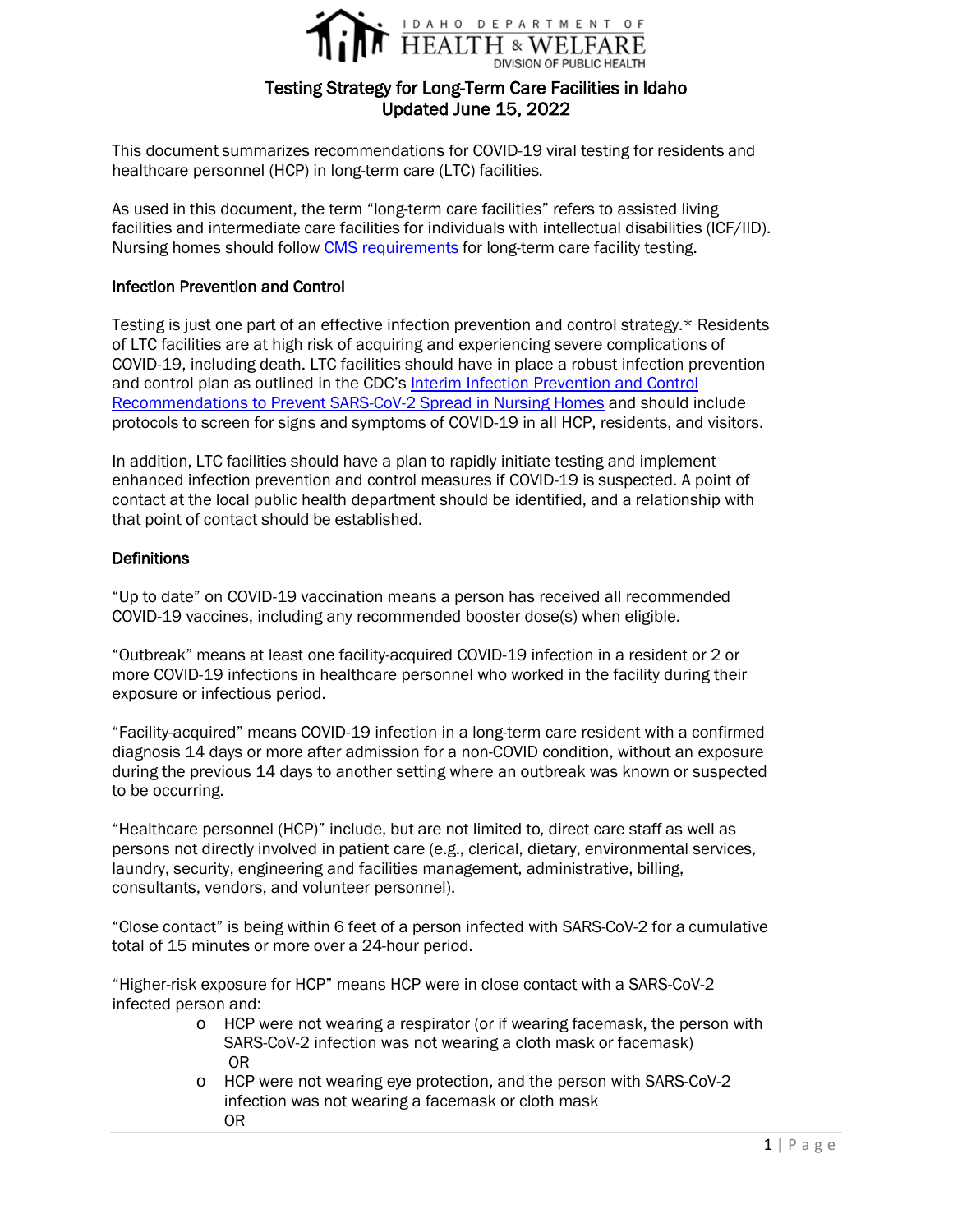

o HCP were not wearing full PPE (i.e., N95, eye protection, gloves and gown) during the performance of an [aerosol generating procedure](https://www.cdc.gov/coronavirus/2019-ncov/hcp/faq.html) (such as a nebulizer treatments or non-invasive ventilation (e.g., CPAP/BiPAP)).

## Key Points for Testing

- Laboratories that are selected to process the specimens from LTC facilities must have a rapid (e.g., less than 2 days) turn-around time.
- Laboratories must be notified in advance of sending specimens about the need to expedite and prioritize testing of both LTC facility residents and HCP.
- RT-PCR tests are generally preferred over point-of-care rapid antigen testing in the LTC facility setting. See "Rapid Antigen Testing" section, below, for some exceptions.
- All positive test results must be reported to the LTC facility's local public health district.
- All discordant test results (e.g., a positive test result and a negative test result in the same individual) should be discussed with the local public health district. Facilities should not make determinations of "false positive" results without discussing with their local public health district.
- HCP and residents who have recovered from COVID-19 infection and are asymptomatic do not need to be retested for COVID-19 within 90 days as part of screening testing, exposure testing, or outbreak testing, unless they develop symptoms consistent with COVID-19. If testing is performed on these people within 90 days, an antigen test instead of a nucleic acid amplification test (NAAT) is recommended. This is because some people may remain NAAT positive but not be infectious during this period.
- Antibody (or serology) testing is not included in this document as it is not currently recommended for clinical decision-making or occupational health considerations in LTC facilities.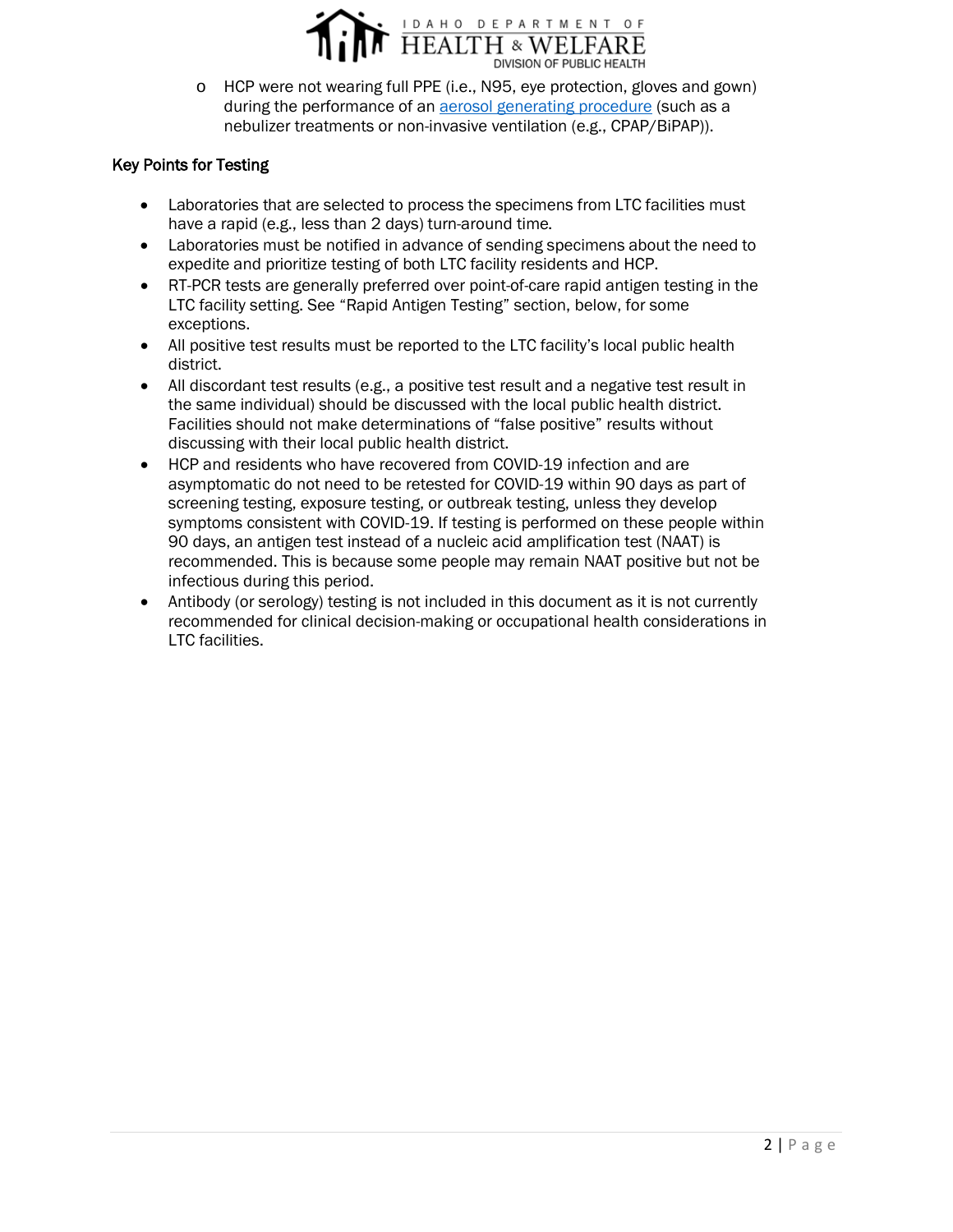

## Trigger-based Diagnostic Testing

The table below lists situations or circumstances in which diagnostic SARS-CoV-2 viral testing should be performed.

| <b>Testing Trigger</b>         | <b>HCP</b>                                                                   | <b>Residents</b>                                                                       |
|--------------------------------|------------------------------------------------------------------------------|----------------------------------------------------------------------------------------|
|                                | Symptomatic individual All HCP, regardless of their vaccination              | All residents, regardless of their                                                     |
| identified                     | status, with signs or symptoms of COVID-                                     | vaccination status, with signs or                                                      |
|                                | 19 must be tested as soon as symptoms                                        | symptoms of COVID-19 must be tested as                                                 |
|                                | lare identified.                                                             | soon as symptoms are identified.                                                       |
|                                | Newly identified COVID-Test all HCP, regardless of their                     | Test all residents, regardless of their                                                |
| 19 positive HCP or<br>resident | vaccination status, facility-wide.                                           | vaccination status, facility-wide.                                                     |
|                                | Test individuals immediately and, if                                         | Test individuals immediately and, if                                                   |
|                                |                                                                              | negative, every 3-7 days until there are nonegative, every 3-7 days until there are no |
|                                | positive cases identified for 14 days.                                       | positive cases identified for 14 days.                                                 |
|                                | In rare cases, public health districts may                                   | In rare cases, public health districts may                                             |
|                                | recommend more limited testing.                                              | recommend more limited testing.                                                        |
|                                | Asymptomatic HCP with Test HCP who are up to date with all                   | Regardless of vaccination status, test                                                 |
|                                | a higher-risk exposure recommended COVID-19 vaccine doses                    | immediately (but not earlier than 24                                                   |
| and residents with             | and have NOT recovered from a SARS-                                          | hours after exposure) and, if negative,                                                |
| close contact                  | CoV-2 infection in the prior 90 days<br>immediately (but not earlier than 24 | again 5-7 days after exposure.                                                         |
|                                | hours after exposure) and, if negative,                                      | See assisted living facility Guidance                                                  |
|                                | again 5-7 days after exposure.                                               | <b>Checklist for management of exposed</b>                                             |
|                                |                                                                              | residents.                                                                             |
|                                | See CDC guidance for management of                                           |                                                                                        |
|                                | exposed HCP, including HCP who have                                          |                                                                                        |
|                                | recovered from SARS-CoV-2 infection in                                       |                                                                                        |
|                                | the prior 90 days or who are not up to                                       |                                                                                        |
|                                | date with all recommended COVID-19                                           |                                                                                        |
|                                | vaccine doses.                                                               |                                                                                        |

### Routine Screening Testing

LTC facilities should test asymptomatic HCP at a regular interval based on the extent of the SARS-CoV-2 transmission in the community.

- Asymptomatic, HCP who are up to date with all recommended COVID-19 vaccine doses do not need to undergo this screening testing.
- Screening testing frequency should be based on the county level of community transmission of COVID-19.
- For level of community transmission by county, see CDC's [COVID Data Tracker.](https://covid.cdc.gov/covid-data-tracker/#county-view?list_select_state=all_states&list_select_county=all_counties&data-type=Risk&null=Risk)
- LTC facilities should monitor their level of county transmission every other week and begin testing HCP at the frequency shown in the table below as soon as criteria for more frequent testing are met.
- If the county transmission level decreases to a lower level of activity, the LTC facility should continue testing at the higher frequency level until the county transmission level has remained at the lower level for at least two weeks before reducing the testing frequency.
- LTC facilities may want to consider more frequent testing if there are factors that suggest a higher risk of disease activity, such as HCP who live or also work in counties that have higher levels of community transmission.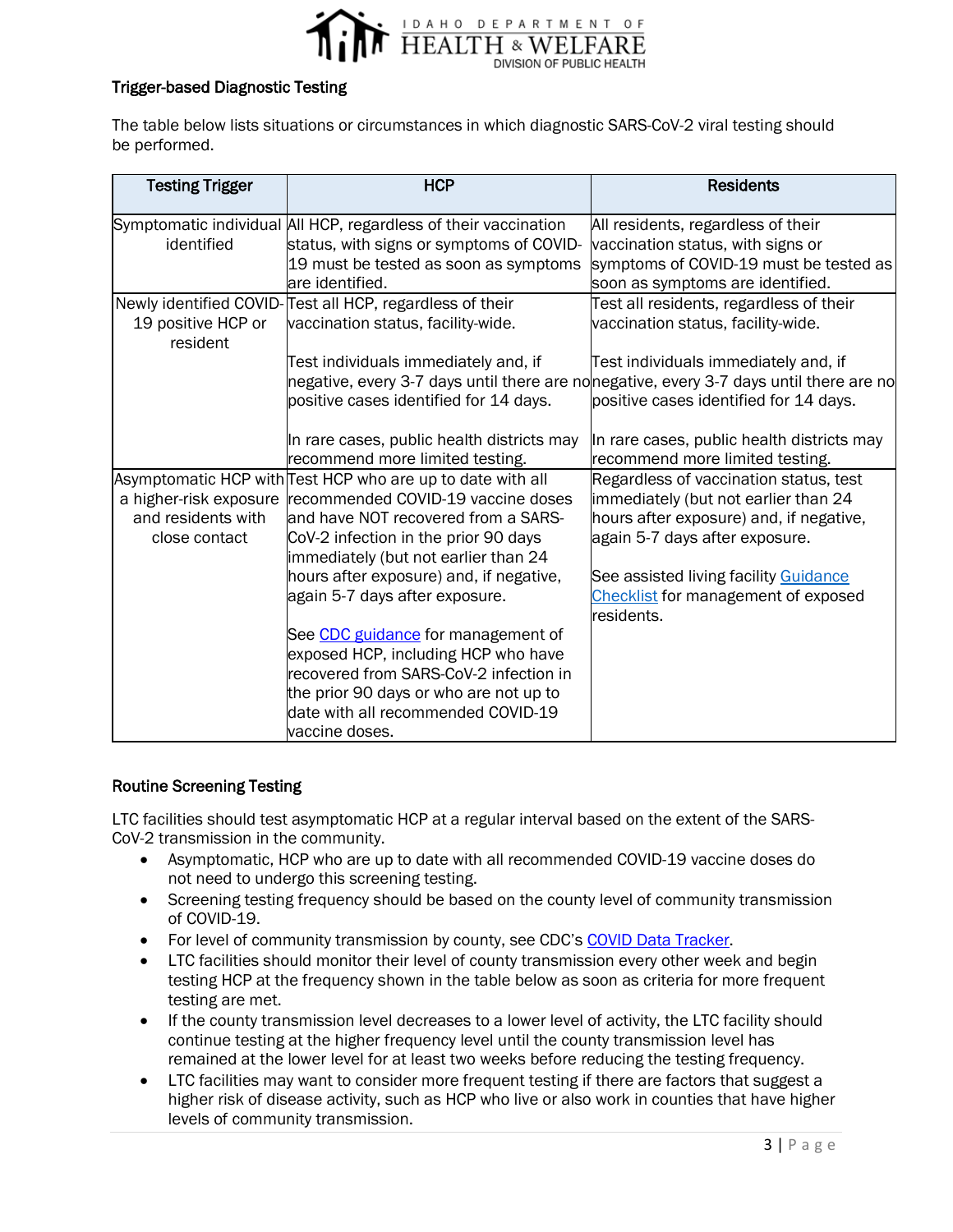

• If HCP work infrequently, they should be tested within 3 days before their shift.

| Level of COVID-19 Community<br>Transmission | Minimum testing frequency of<br>staff who are not up to date<br>with COVID-19 vaccines |
|---------------------------------------------|----------------------------------------------------------------------------------------|
| Low (blue)                                  | Not recommended                                                                        |
| Moderate (yellow)                           | Once a week                                                                            |
| Substantial (orange)                        | Twice weekly                                                                           |
| High (red)                                  | Twice weekly                                                                           |

### Rapid Antigen Testing

- RT-PCR tests are generally preferred over point-of-care rapid antigen testing in the LTC facility setting. However, point-of-care rapid antigen testing may be useful in some circumstances, such as for symptomatic individuals with a known exposure, for which an immediate test result may help inform clinical or infection control decisions. Facilities that choose to use point-of-care antigen tests must ensure they have the appropriate [CLIA](https://healthandwelfare.idaho.gov/providers/idaho-laboratories-and-testing/clinical-lab-certification)  [Certificate of Waiver,](https://healthandwelfare.idaho.gov/providers/idaho-laboratories-and-testing/clinical-lab-certification) have been trained in how to perform the tests, are familiar with the CDC [guidance](https://www.cdc.gov/coronavirus/2019-ncov/hcp/nursing-homes-antigen-testing.html) on antigen testing in LTC facilities, and understand requirements for reporting results to public health authorities.
- If based on [CDC guidance,](https://www.cdc.gov/coronavirus/2019-ncov/hcp/guidance-risk-assesment-hcp.html) rapid antigen tests may sometimes be used for return-to-work decisions.
- All positive facility-performed rapid antigen test results need to be submitted to the Idaho Department of Health and Welfare Division of Public Health. Contact [epimail@dhw.idaho.gov](mailto:epimail@dhw.idaho.gov) for instructions.
- All positive facility-performed rapid antigen test results must be reported to the local public health district.
- Any positive at-home rapid antigen tests performed by HCP and reported to facility administrators should be considered a COVID-19 infection for infection control and outbreak purposes. These positive test results should be reported to the local health district but do not need to be submitted to the Idaho Department of Health and Welfare.
- Follow the [Guidance Checklist](https://publicdocuments.dhw.idaho.gov/WebLink/DocView.aspx?id=19608&dbid=0&repo=PUBLIC-DOCUMENTS) for management of residents and HCP with symptoms consistent with COVID-19 or if exposed to someone with COVID-19.

\*This document does not address symptom and temperature monitoring, quarantine and isolation, work restriction, and other infection control and prevention measures, including use of personal protective equipment (PPE), which are all important components of minimizing and controlling the spread of COVID-19 in long-term care facilities and protecting the health and safety of residents, HCP, and visitors.